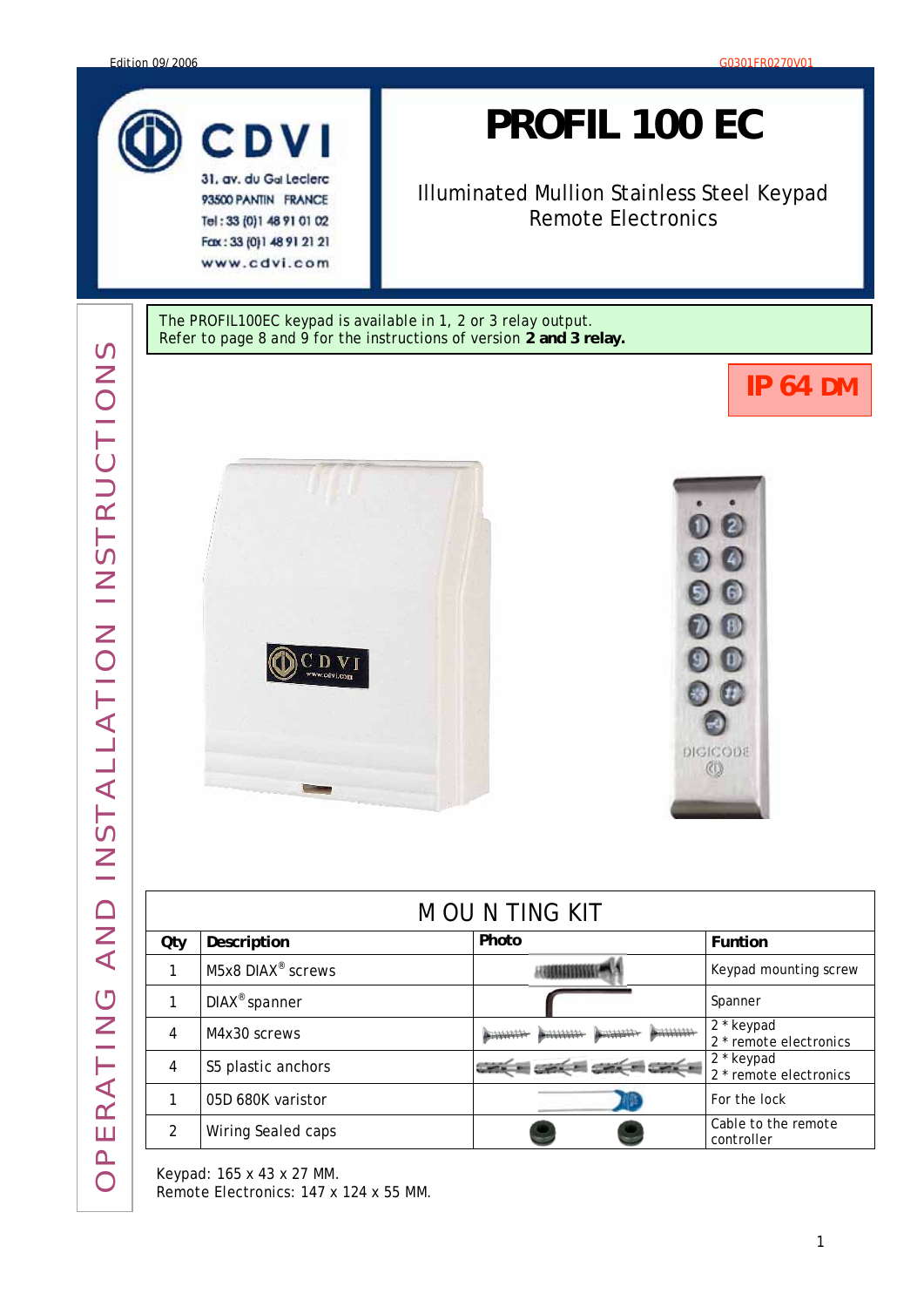#### **I. PRODUCT INFORMATION**

#### *A. DESCRIPTION 1 relay output version*

**INPUT VOLTAGE 12 – 24 VAC FREE VOLTAGE INPUT VOLTAGE 12 - 48 VDC FREE VOLTAGE** 12-digit back-lit keypad keys EPROM memory storage 100 Pin code programmables in 4 or 5-digit code 1 relay output N/O & N/C contact 8A/250V 1 programmable master code in 4 or 5-digit Buzzer audible signal 1 request-to-exit input P2 jumper: Reset master code and user codes P3 jumper: modification of individual code by the user

#### *B. DEFAULT VALUES*

Illumination time: 10 seconds Relay release time: 1 second Code length: 5-digit Master Code: 12345 Programming mode time: 120 sec Sub master code for user to reprogram its Pin code (1 relay output version):  $\alpha$ , #

#### *C. AUDIBLE SIGNAL*

**The buzzer indicates different audible signals. It can be turned off by cutting the ST1 wire on the remote controller (see page 6)** 

| 1 short beep  | Keypad powered                                  |
|---------------|-------------------------------------------------|
| 1 long beep   | data computing in programming or access granted |
| 2 short beeps | Enter or Exit from programming                  |
| 4 short beeps | data computing error                            |

#### *D. CODE LENGTH*

**The master code and the User codes can be of 4 or 5-digit in length.** 

All the keypad keys can be used to program a code.

The master code and the Pin code can be of 4 or 5-digit code.

The master code CAN NOT be used as a PIN code (User Pin code).

Codes 00000 and 0000 can only be used to delete a user Pin code. To delete a specific User pin Code replace it by 0000 if code length is 4-digit format or replace it by 00000 if the code is in 5-digit format.

#### *E. REQUEST-TO-EXIT INPUT*

**This normally open loop that operates upon activation relay 1 (GALEO, GALEO 2 or GALEO 3) or relay 2 (GALEO 2 or 3 version). This feature is especially useful when controlling a lock.** 

P1 input activates relay 1.

P2 input activates relay 2.

(The output can be programmed).

The timer input H if connected allows using the 0 key as a request-to-enter. If the timer contact is open then the 0 digit key is used for the Pin code and if the contact is closed then the 0 key is used for the request-to-enter.

#### *F. CONSUMPTION*

 12VAC: 20mA in stand by, 100mA max all 3 relays activated 24V AC: 10mA in stand by, 50mA max all 3 relays activated (Lock consumption not included)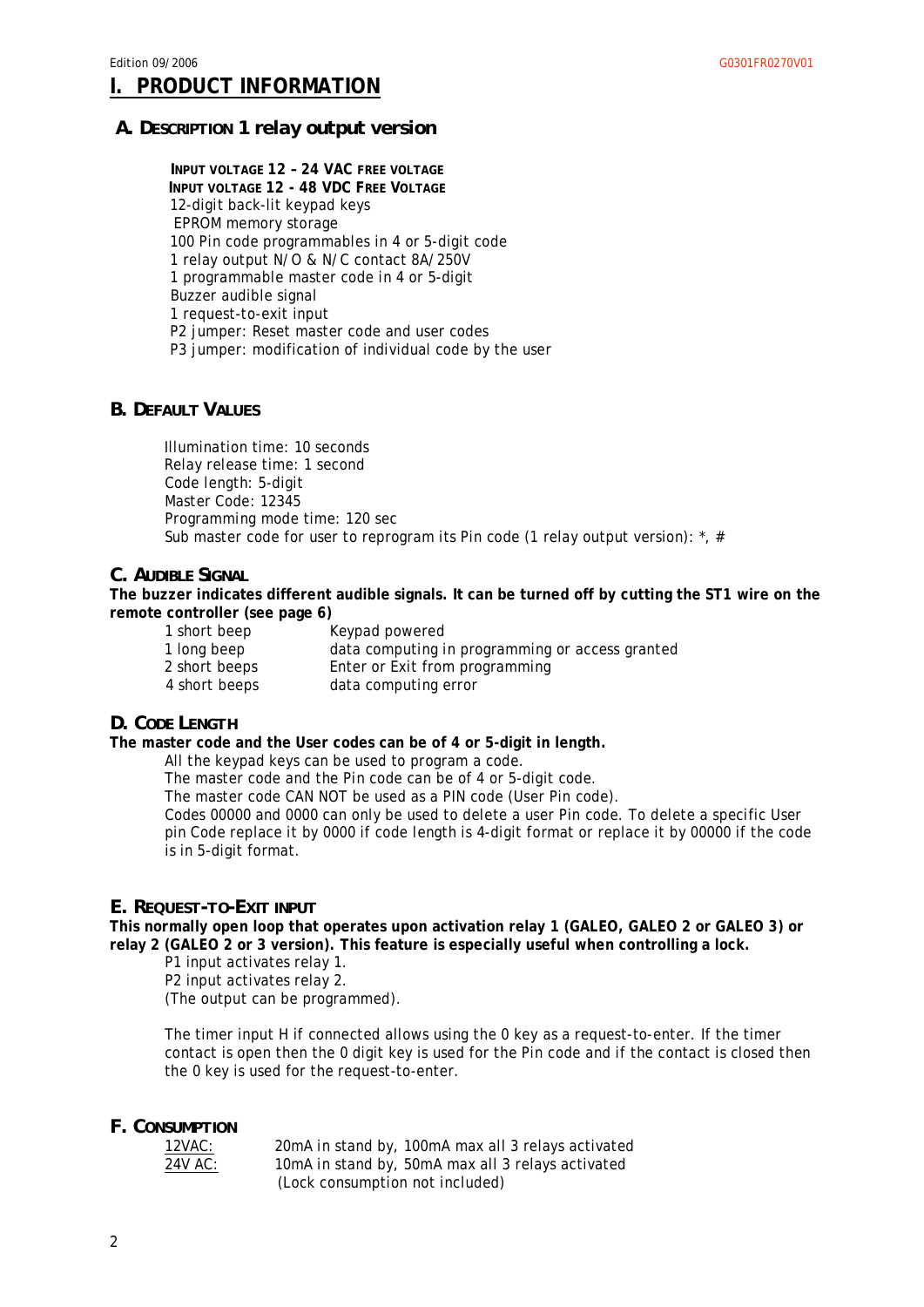# **WIRING DIAGRAM PROFIL100EC 1 RELAY OUTPUT**



This device comes with a varistor. The varistor must be connected on the strike terminal (electromagnet…) operated by the device. If this product operates more than one strike, each lock should have a varistor. The varistor controls the overload produced by the strike coil – back emf. It is recommended to use a separate power supply when using a Shear Lock Magnet.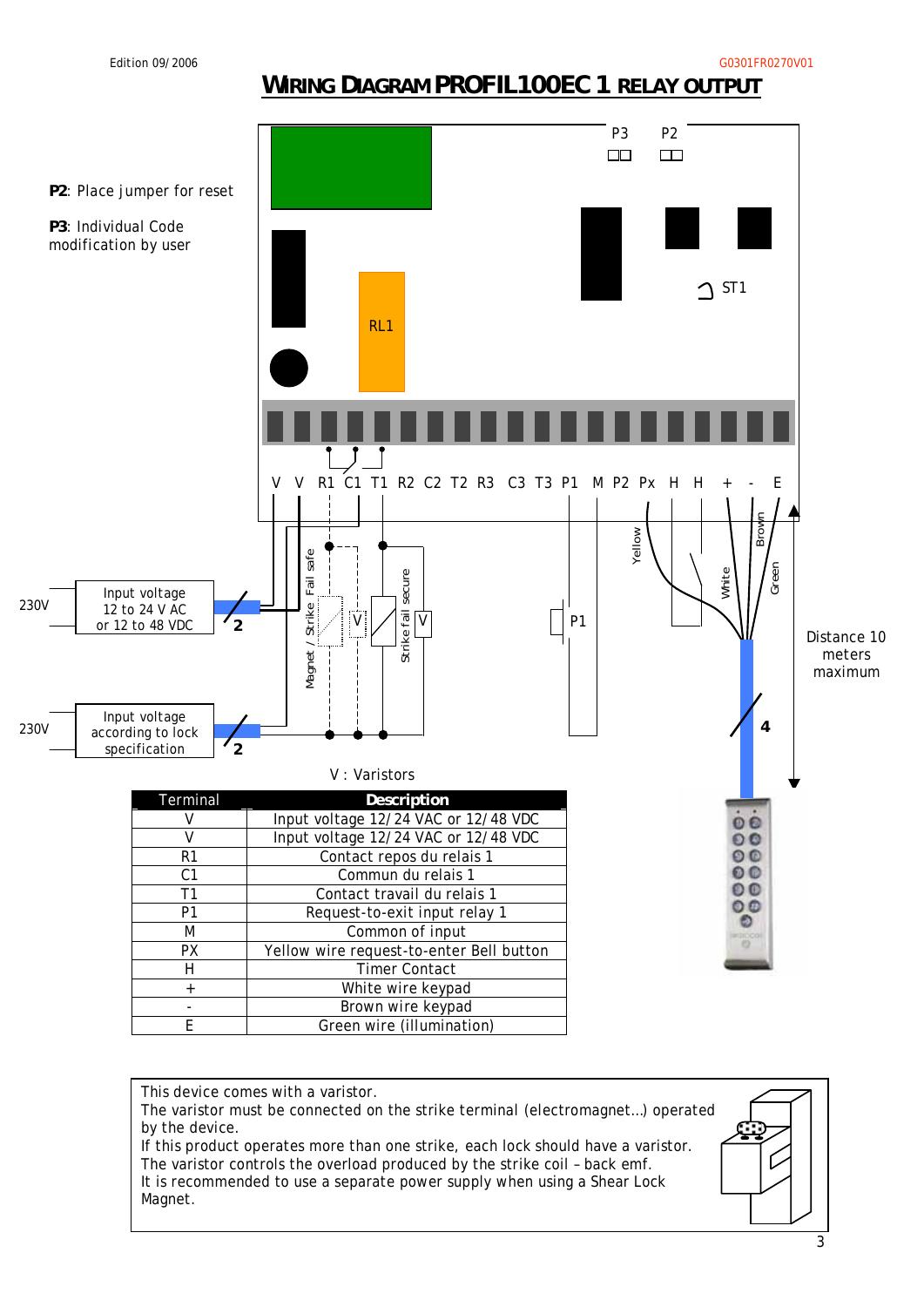#### *A. RESET MASTER CODE AND DELETE ALL USER CODES*

- 1. Enter the master code twice (12345 default value master code). 2 beeps are emitted to confirm entry in programming mode.
- 2. **Enter \*6 to reset the Master Code and the User codes**. One beep is emitted. Press simultaneously on \* and # digit keys to reset all memory on the keypad. Wait for two beeps. The master code is restored to its default value 12345 and all the User codes are deleted from the keypad. Once the reset is completed then the keypad returns to a stand-by operating mode.

#### **OR**

**\*6**

1. Cut the power. Put the jumper on P2.



2. Put the power back. Wait approximately 3 seconds. Two beeps are emitted to confirm reset of the keypad. Remove P2 jumper. The master code is restored to its default value 12345 and all the User codes are deleted from the keypad.

#### *B. SETTING CODE LENGTH*

- 1. Enter the master code twice (12345 default value master code). 2 beeps are emitted to confirm entry in programming mode.
- 2. **Enter \*4 to program the code length**. One beep is emitted. Enter 4 or 5 for the digit code. One beep is emitted to confirm programming of the code length.
	- 3. **Enter \*5 to modify the master code**. One beep is emitted. Enter the new 4 or 5-digit master code. One beep is emitted to confirm programming of the new master code.

Press # to exit from programming mode. 2 beeps are emitted to confirm that the keypad is in stand-by operating mode.

Master code or user code: 12369 When changing to 4-digit code: Enter 2369

#### *C. CHANGING THE MASTER CODE*

**The master code is used only to enter in programming mode** 

- 1. Enter the master code twice (12345 default value master code). 2 beeps are emitted to confirm entry in programming mode.
- **\*5**
- 2. **Enter \*5 to modify the master code**. One beep is emitted. Enter the new 4 or 5-digit master. One beep is emitted to confirm that the master code is programmed.
- 3. Press # to exit from the programming mode. 2 beeps are emitted to confirm that the keypad is in stand-by operating mode.

#### *D. ADDING USER CODES*

Group 1: from user number 00 to user number 99, relay 1

- 1. Enter the master code twice (12345 default value master code). Two beeps are emitted to confirm entry in programming.
- To add user codes:



2. **To add a user code, enter the user number (from 00 to 99)**. If the user number is free 1 beep is emitted, then enter the 4 or 5-digit user code.

**\*4**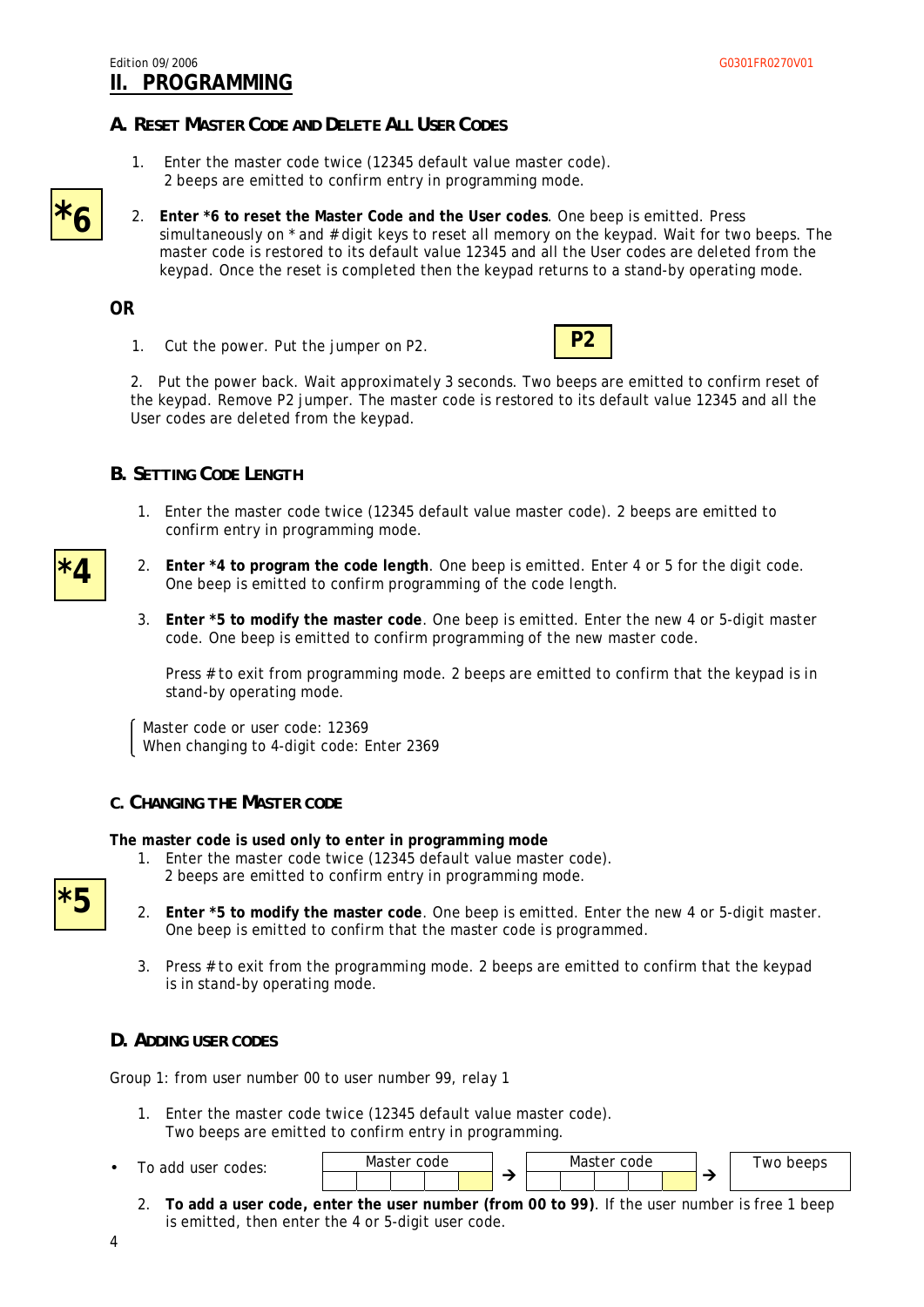**00**

**to**

**99**

- 3. **To Change a user code enter the user number,** 4 beeps are emitted to indicate that user location is already programmed. Enter a new 4 or 5-digit code. A beep is emitted to confirm the new user code.
- 4. **To delete a user code enter the user number,** 4 beeps are emitted. Enter 00000 in 5-digit length code or 0000 in 4-digit length code. A beep is emitted to confirm the new user code.

**NOTE:** If the user code is already programmed or is identical to the master code, then 4 beeps are emitted.

Press # to exit from the programming mode. 2 beeps are emitted to confirm that the keypad is in stand-by operating mode.

| 00              |  |  |  | 25 |  |  |  | 50              |  |  |  | 75              |  |  |
|-----------------|--|--|--|----|--|--|--|-----------------|--|--|--|-----------------|--|--|
| $01\,$          |  |  |  | 26 |  |  |  | 51              |  |  |  | $76\,$          |  |  |
| 02              |  |  |  | 27 |  |  |  | 52              |  |  |  | $\overline{77}$ |  |  |
| 03              |  |  |  | 28 |  |  |  | 53              |  |  |  | 78              |  |  |
| 04              |  |  |  | 29 |  |  |  | 54              |  |  |  | 79              |  |  |
| 05              |  |  |  | 30 |  |  |  | 55              |  |  |  | $80\,$          |  |  |
| 06              |  |  |  | 31 |  |  |  | 56              |  |  |  | 81              |  |  |
| 07              |  |  |  | 32 |  |  |  | 57              |  |  |  | 82              |  |  |
| ${\bf 08}$      |  |  |  | 33 |  |  |  | 58              |  |  |  | 83              |  |  |
| 09              |  |  |  | 34 |  |  |  | 59              |  |  |  | 84              |  |  |
| 10              |  |  |  | 35 |  |  |  | 60              |  |  |  | 85              |  |  |
| $\overline{11}$ |  |  |  | 36 |  |  |  | 61              |  |  |  | 86              |  |  |
| $\overline{12}$ |  |  |  | 37 |  |  |  | 62              |  |  |  | 87              |  |  |
| 13              |  |  |  | 38 |  |  |  | 63              |  |  |  | 88              |  |  |
| 14              |  |  |  | 39 |  |  |  | 64              |  |  |  | 89              |  |  |
| 15              |  |  |  | 40 |  |  |  | 65              |  |  |  | 90              |  |  |
| 16              |  |  |  | 41 |  |  |  | 66              |  |  |  | 91              |  |  |
| $\overline{17}$ |  |  |  | 42 |  |  |  | 67              |  |  |  | 92              |  |  |
| 18              |  |  |  | 43 |  |  |  | 68              |  |  |  | 93              |  |  |
| 19              |  |  |  | 44 |  |  |  | 69              |  |  |  | 94              |  |  |
| $\overline{20}$ |  |  |  | 45 |  |  |  | $70\,$          |  |  |  | 95              |  |  |
| $\overline{21}$ |  |  |  | 46 |  |  |  | $\overline{71}$ |  |  |  | 96              |  |  |
| $\overline{22}$ |  |  |  | 47 |  |  |  | $\overline{72}$ |  |  |  | $\overline{97}$ |  |  |
| 23              |  |  |  | 48 |  |  |  | 73              |  |  |  | $\overline{98}$ |  |  |
| 24              |  |  |  | 49 |  |  |  | $\overline{74}$ |  |  |  | 99              |  |  |

User code list (from user number 00 to 99)

#### *E. TIME OUTPUTS*

**This section allows to program the illumination time and the Relay activation time** 

- 1. Enter the master code twice (12345 default value master code).
	- 2 beeps are emitted to confirm entry in programming mode.
- **\*0**

**\*1**

- 2. **Enter \*0 to program the key-in keypad time and the illumination time**. 1 beep is emitted. Enter the time in 10<sup>th</sup> of second - 10 for 10 seconds up to 99 for 99 seconds the backlighting dims 10 seconds after the last keypress or switches off after entering a valid code. Enter 00 for **permanent illumination** keys. One beep is emitted to validate the time.
- 3. **Enter \*1 to program relay 1 output time (door release time)**. 1 beep is emitted. For a **timed output** enter the time in seconds – 01 for 1 second up to 99 for 99 seconds. Enter 00 for a **latched output**. One beep is emitted to validate the time.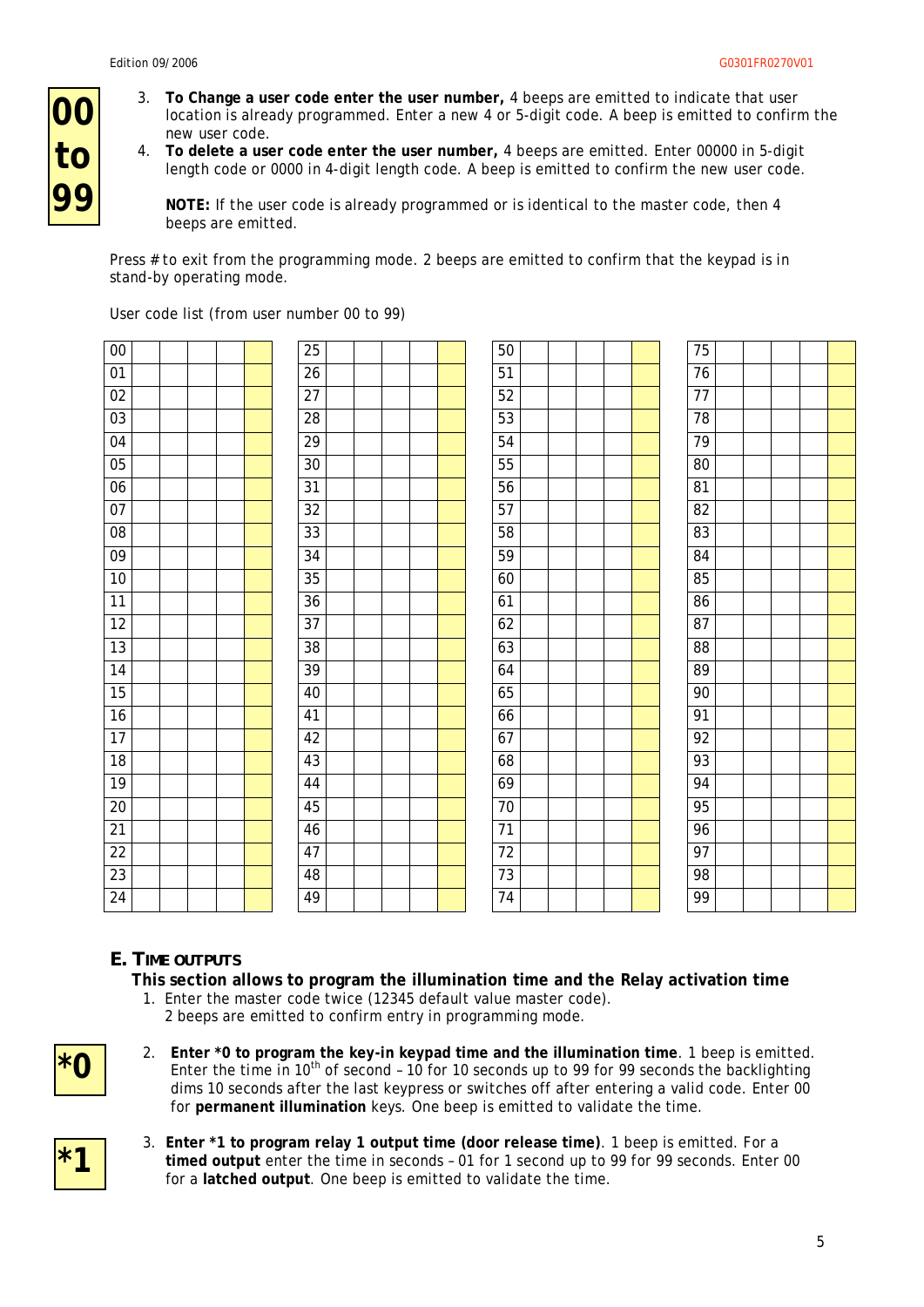4. Press # to exit from programming mode. 2 beeps are emitted to confirm that the keypad is in stand-by operating mode.

4 beeps indicate a data computing error.

#### *F. RESET MASTER CODE*

On stand-by operating mode, put a jumper on P2. Wait 1 second and then remove the jumper. One beep is emitted. The master code is restored to its default value 12345 in 5-digit code and 1234 in 4-digit code.

*G. CHANGING THE CODE BY THE USER*



To authorize a user to modify its own User code put a jumper on P3 (to disable the feature remove the jumper).

- 1. Enter the old user code. The relay is activated and a beep is emitted.
- 2. Enter the 2-digit sub master code (default sub master code A and B). A beep is emitted to authorize the modification.
- 3. Enter the new user code. 2 beeps are emitted to confirm the new code.
- 4. Check the new user code to be sure of the modification.

#### *H. SETTING A SUB MASTER CODE*

**The Sub Master code allows the user to change its own code without entering in programming mode. For security reasons the code need to be changed periodically. This feature makes it easier and faster to change its code.**

- 1. Enter the master code twice (12345 default value master code). 2 beeps are emitted to confirm entry in programming mode.
- 2. **Press \*7 to program a sub master code for the user individual Pin code modification**. One beep is emitted. Enter the new 2-digit sub master code. One beep is emitted to confirm programming of the sub master code.
- 3. Press # to exit from the programming mode. 2 beeps are emitted to confirm that the keypad is in stand-by operating mode.

#### *I. AUDIBLE SIGNAL*

The audible signal is enabled in programming mode and when the relay is energised after a valid code.

To enable the audible feedback on a key press:

1. Enter the master code twice (12345 default value master code). 2 beeps are emitted to confirm entry in programming mode.



**\*7**

- 2. Press \* twice. One beep is emitted. Press 0 to disable the audible signal during a keypress. Press 1 to enable the audible signal during a keypress. One beep confirms the new setting.
- 4. Press # to exit from programming. 2 beeps are emitted to confirm exit from programming mode.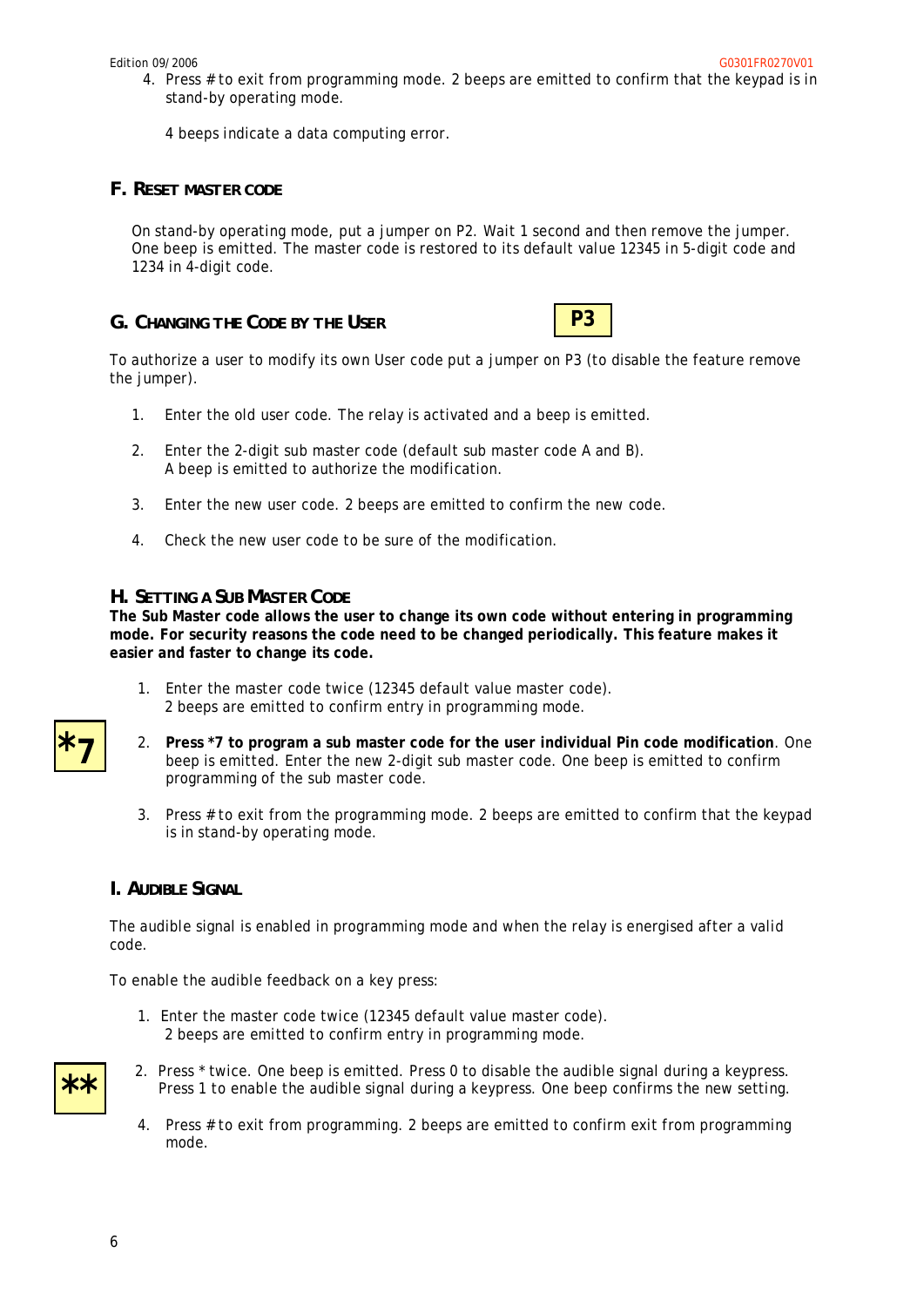## **III. PROCEDURE DE MONTAGE DU PROFIL 100 EC**



**Drill (bit Ø6MM) the 2 mounting holes (depth minimum = 35MM) and the wiring access area.** 



**Insert the S5 2 plastic anchors in the holes. Mount the back plate of the PROFIL 100 EC with the M4x30 screws.** 



**Insert the cable of the PROFIL 100 EC in the wiring access area. Place the keypad on the back plate top first and then make sure that it fits on the back plate.** 



**Close the keypad with the DIAX® M5x8 screw and the DIAX spanner.** 



**To mount the remote electronics box, it is suggested to use the plastic bracket.** 

| Plots de sortie | Correspondances                      |
|-----------------|--------------------------------------|
| Terminal        | Description                          |
|                 | Input voltage 12/24 VAC or 12/48 VDC |

V I l 12/24 VAC 12/48 VDC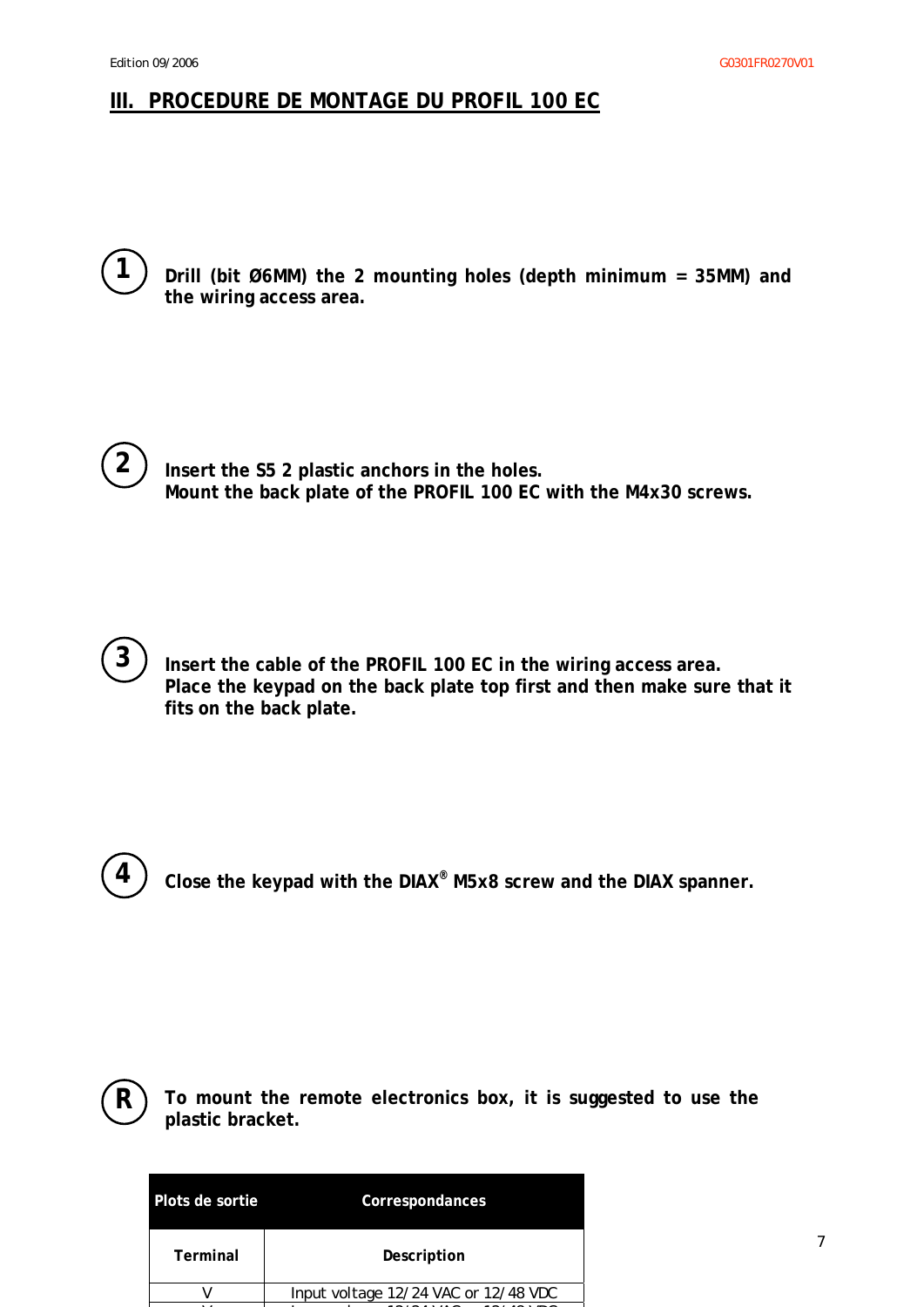Edition 09/2006 G0301FR0270V01

# **WIRING DIAGRAM PROFIL100 EC 2 and 3 relay outputs**